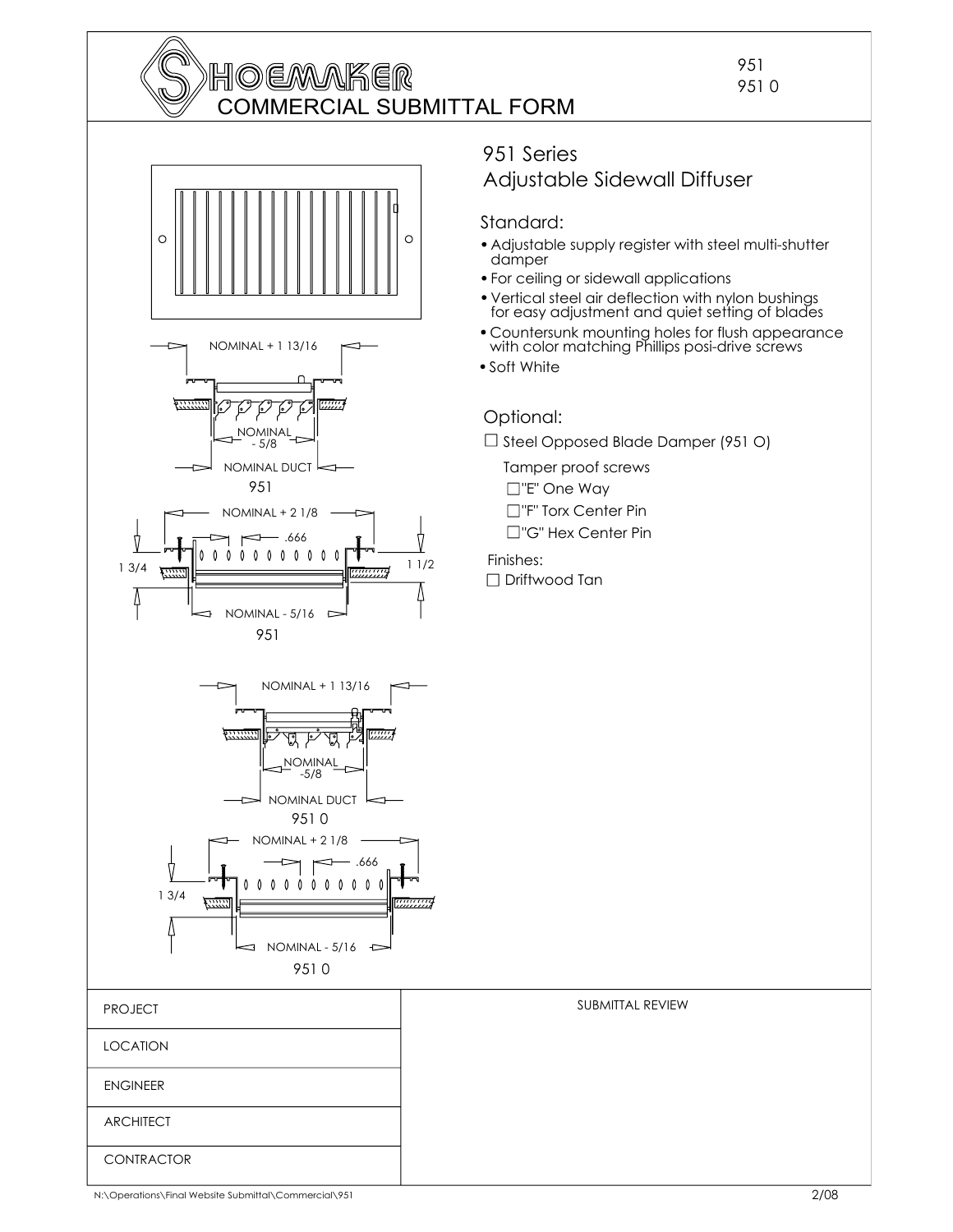## **HOEMAKER** COMMERCIAL SUBMITTAL FORM

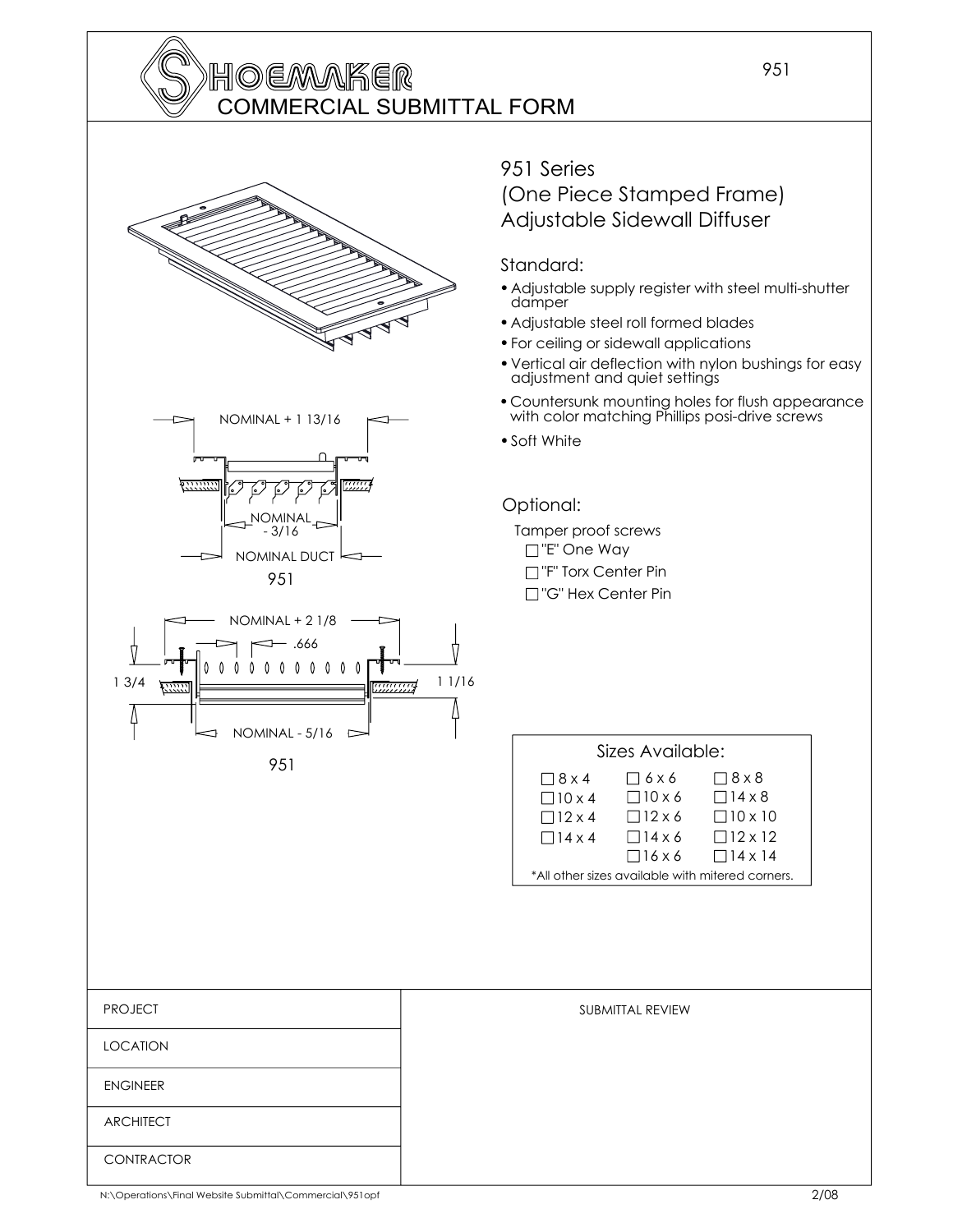





 $\overline{\mathbf{a}}$ 

950 0

NOMINAL - 5/16

 $\Gamma$ 

### 950 Series Adjustable Sidewall Diffuser

#### Standard:

- Adjustable supply register with steel multi-shutter damper
- For ceiling or sidewall applications
- Vertical air deflection with nylon bushings for easy adjustment and quiet setting of blades
- Countersunk mounting holes for flush appearance with color matching Phillips posi-drive screws
- Soft White

### Optional:

 $\Box$  Steel Opposed Blade Damper (950 O)

SUBMITTAL REVIEW

Tamper proof screws

- "E" One Way
- □"F" Torx Center Pin
- □"G" Hex Center Pin

Finishes:

□ Driftwood Tan Designer Colors: Bronze Camaro Silver □Burgundy Forest Green Navajo White

Vanilla Black Velvet Almond □Coffee Tan Royal Blue

N:\Operations\Final Website Submittal\Commercial\950

**CONTRACTOR** 

**ARCHITECT** 

ENGINEER

LOCATION

PROJECT

950 950 0